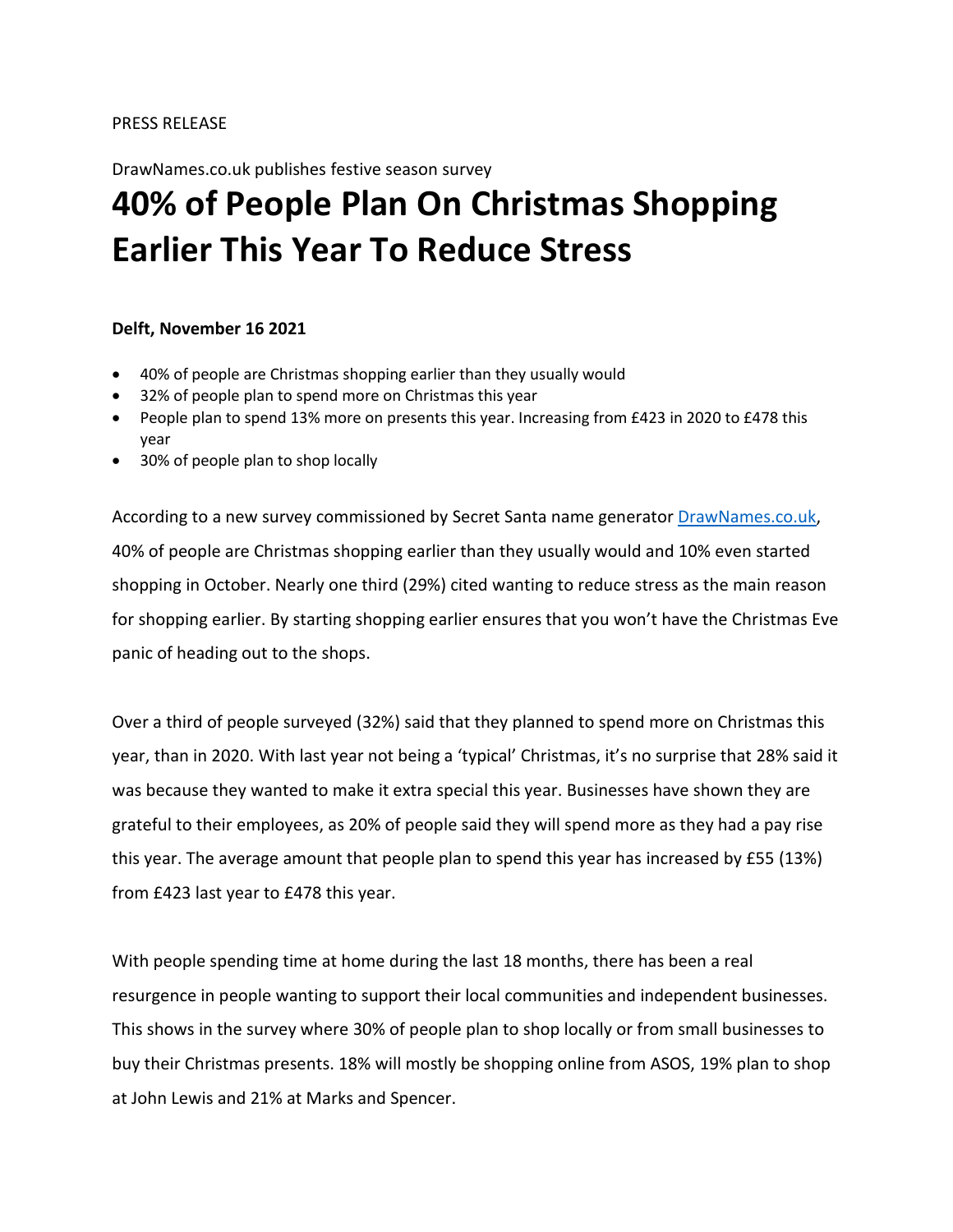It's no surprise that 42% will shop at Argos. The tradition of children circling the toys they want in the Argos catalogue may sadly be over, as Argos announced they stopped the catalogue last year after printing one billion copies for 47 years, but people will still be ordering online. The convenience of Amazon Prime next day delivery is unsurprisingly still proving popular with a massive 77% of people surveyed that they will be shopping with the online giant.

A Secret Santa exchange is often considered an office tradition but is becoming more popular, with 25% of people saying they will host one with their friends and 18% with family members. A Secret Santa is a tradition where you are given a name secretly, and then have to buy that person a gift anonymously, once a budget has been set. 58% say that they still pull a name out of a bowl or hat to pick their Secret Santa! This can be difficult if friends and family aren't local. DrawNames is an exciting and 100% touchless, virtual and free Secret Santa gift exchange app. It brings families together from across the globe. Over 7 million people have drawn names this year.

Using the Secret Santa auto gift finder, you can find the perfect present in the right price group for any family member, friend or colleague. 33% of people surveyed said that they find it useful when someone has a wish list, proving you are never too old to send Santa a wish list.

**-ends-**